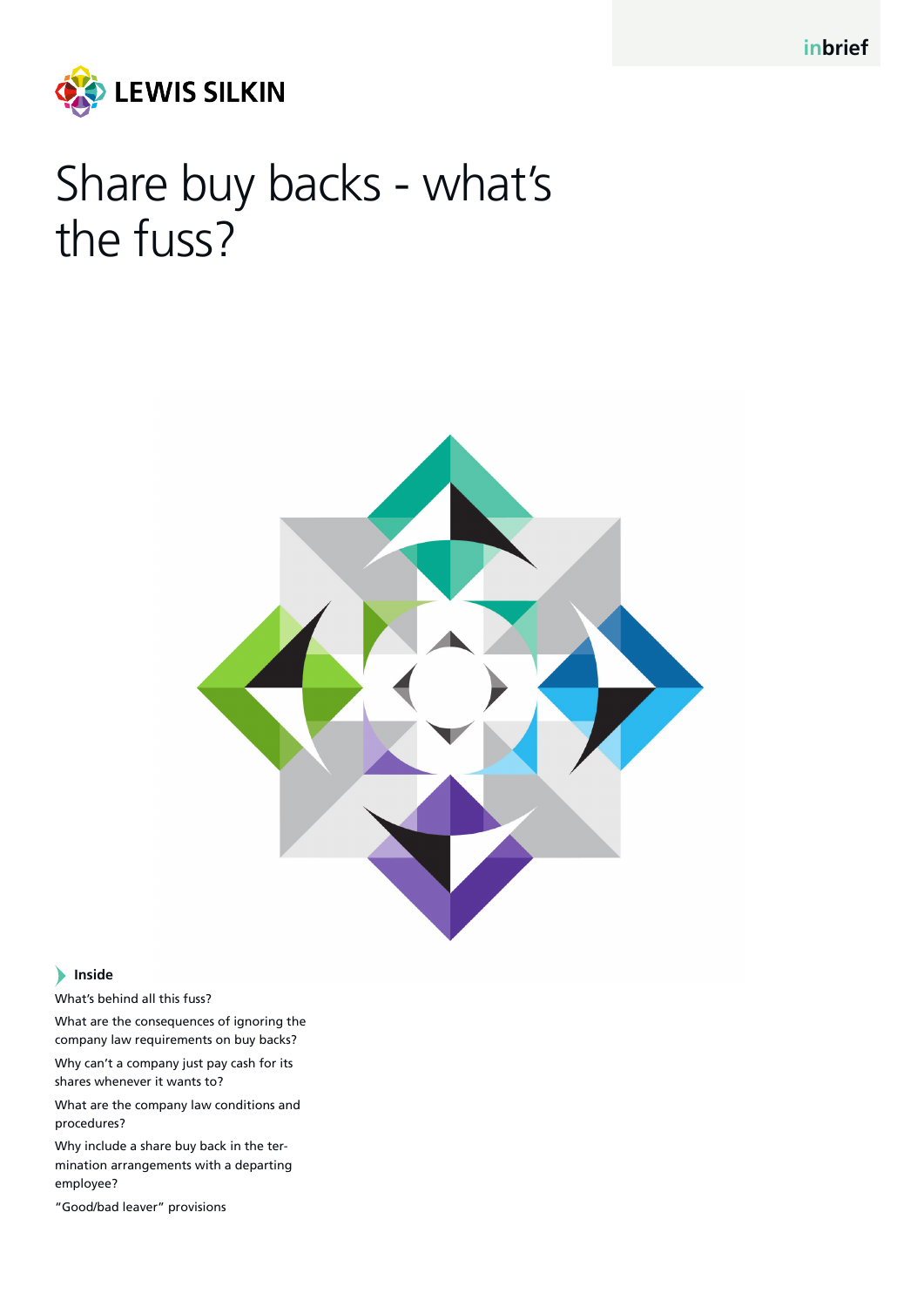

#### Introduction

When a company is planning a share buy back (or purchase of its own shares) it's time to be careful. This note explains why you need to be careful, and summarises the company law issues that must be addressed in advance before the company enters into any commitments.

As more companies are incentivising employees by issuing shares directly to them and a private company would usually want to sever all relations with a departing employee, buy backs are becoming more common.

This note focuses on buy backs by English incorporated private companies, particularly from departing employees.

#### **What's behind all this fuss?**

The general rule is that a company must not purchase its own shares save in certain limited circumstances. Those limited circumstances involve the company meeting certain conditions and completing certain procedures.

Enshrined in company law is the principle of maintenance of capital which this general rule reflects. Once a shareholder has subscribed for shares issued to him by the company, the company's share capital represented by those shares must be preserved. Strict rules apply when a company wants to reverse that step.

Those strict rules do not apply when a shareholder transfers his shares in the company to another (although transfers of shares may be subject to other controls). A share transfer may not be a practical option for a departing employee if, for example, the other shareholders cannot, or do not wish to, buy his shares.

## **What are the consequences of ignoring the company law requirements on buy backs?**

The consequences of not dealing with the conditions and procedures for buy backs are potentially serious and undesirable for both the company/employer and the shareholder/employee.

There are criminal sanctions, including:

- $\blacktriangleright$  unlimited fines on the company and its directors; and
- $\blacktriangleright$  imprisonment for the directors for up to two years.

And civil sanctions: the buy back agreement is void. The selling employee could be required to pay the cash consideration back to the company, and any restrictive covenants imposed on him under the agreement could fall away.

#### **Why can't a company just pay cash for its shares whenever it wants to?**

The conditions and procedures for a share buy back are designed to protect the company's creditors and its other shareholders:

- $\blacktriangleright$  The creditors want some protection from the company becoming unable to pay its debts to them.
- $\blacktriangleright$  The other shareholders want to ensure that they are being treated fairly as against the shareholder who is being bought out.

## **What are the company law conditions and procedures?**

The following are the most common conditions and procedures that are addressed in practice:

 $\blacktriangleright$  The shares must be fully paid and the company must pay for the shares out of its distributable profits.

The company must have made profits, which it hasn't already distributed, for example by paying a dividend. And that's after deducting any losses it has made in the past.

The company would wish to consult its own accountants or auditors to assess the amount of its distributable profits that are available to use in this way.

It must also have the cash to pay for the shares.

This condition is designed primarily to protect the company's creditors.

 $\blacktriangleright$  The company must obtain authorisation from its shareholders, by shareholders' resolution, either before the buy back agreement is entered into, or the agreement must be conditional on that authorisation being obtained.

So if the termination arrangements with a departing employee include a share buy back, the buy back provisions (which could be included in the settlement agreement) must be conditional on the necessary shareholder authorisation first being obtained.

This procedure is designed to protect the company's other shareholders.

These are not the only conditions and procedures that may be applicable.

There are other ways in which the company could be allowed to finance the purchase and obtain authorisation.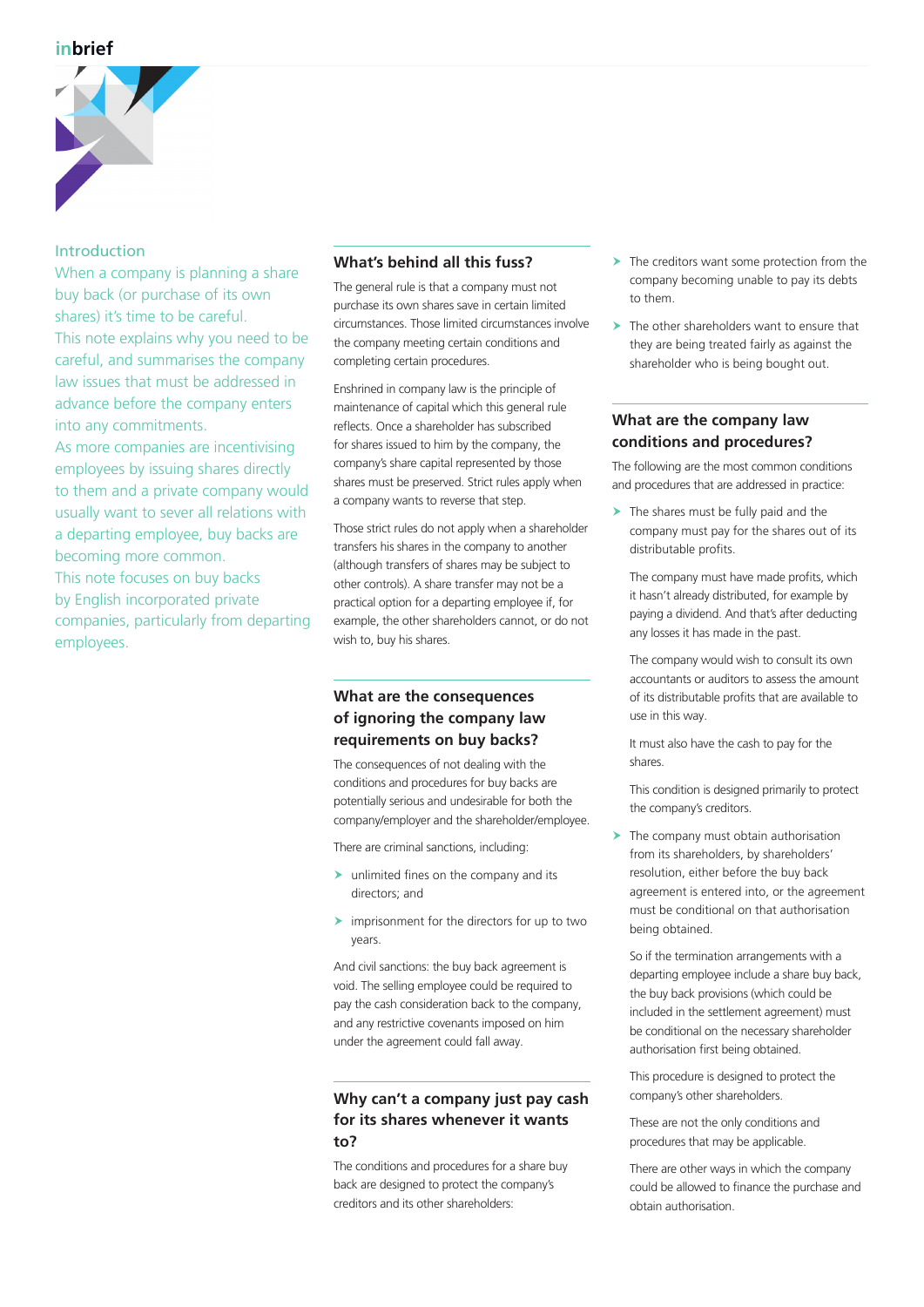**inbrief**



But the above conditions and procedures are the most straightforward for all concerned.

## **Why include a share buy back in the termination arrangements with a departing employee?**

It is almost impossible to force a shareholder to give up his shares if he doesn't want to. And the shareholder cannot force the company to buy back his shares.

The settlement agreement, reflecting the employee's termination arrangements, gives both the company and the employee a negotiating opportunity to come to a mutually beneficial agreement for the buy back. The company gains by severing all relations with him and the employee gains by receiving an additional payment on his departure.

#### **"Good/bad leaver" provisions**

The company may already have in place arrangements under which the employee is obliged to offer up his shares on termination of his employment; such as "Good/bad leaver" provisions in the company's articles of association or its shareholders' agreement.

Those pre-existing arrangements are helpful in that they have imposed on the employee the obligation to sell his shares on his departure. But the company still needs to address the conditions and procedures mentioned above. For example, has the company sufficient distributable profits, and cash, to pay for the shares? Has the company obtained shareholder authorisation and is that authorisation still valid?

#### **To sum up:**

- $\blacktriangleright$  If a departing employee has shares which the employing company is buying back from him, the company law conditions and procedures must be addressed before the wording of the settlement agreement is finalised.
- $\blacktriangleright$  Doing so protects the company, its directors and the departing employee from the potentially serious civil and

criminal consequences if the company law requirements are not met.

 $\blacktriangleright$  The company law provisions are not arbitrary. They are there to protect creditors and other shareholders.

We would be very happy to discuss with you in more detail the conditions and procedures that would be relevant to your company and whether any other conditions and procedures would be more appropriate or could help to streamline the process.

The tax consequences would also need to be considered in advance. We would be pleased to advise on those aspects as well.

**For further information on this subject please contact:**

**Nicola Mallett Practice Development Lawye**r T + 44 (0) 20 7074 8082 nicola.mallett@lewissilkin.com